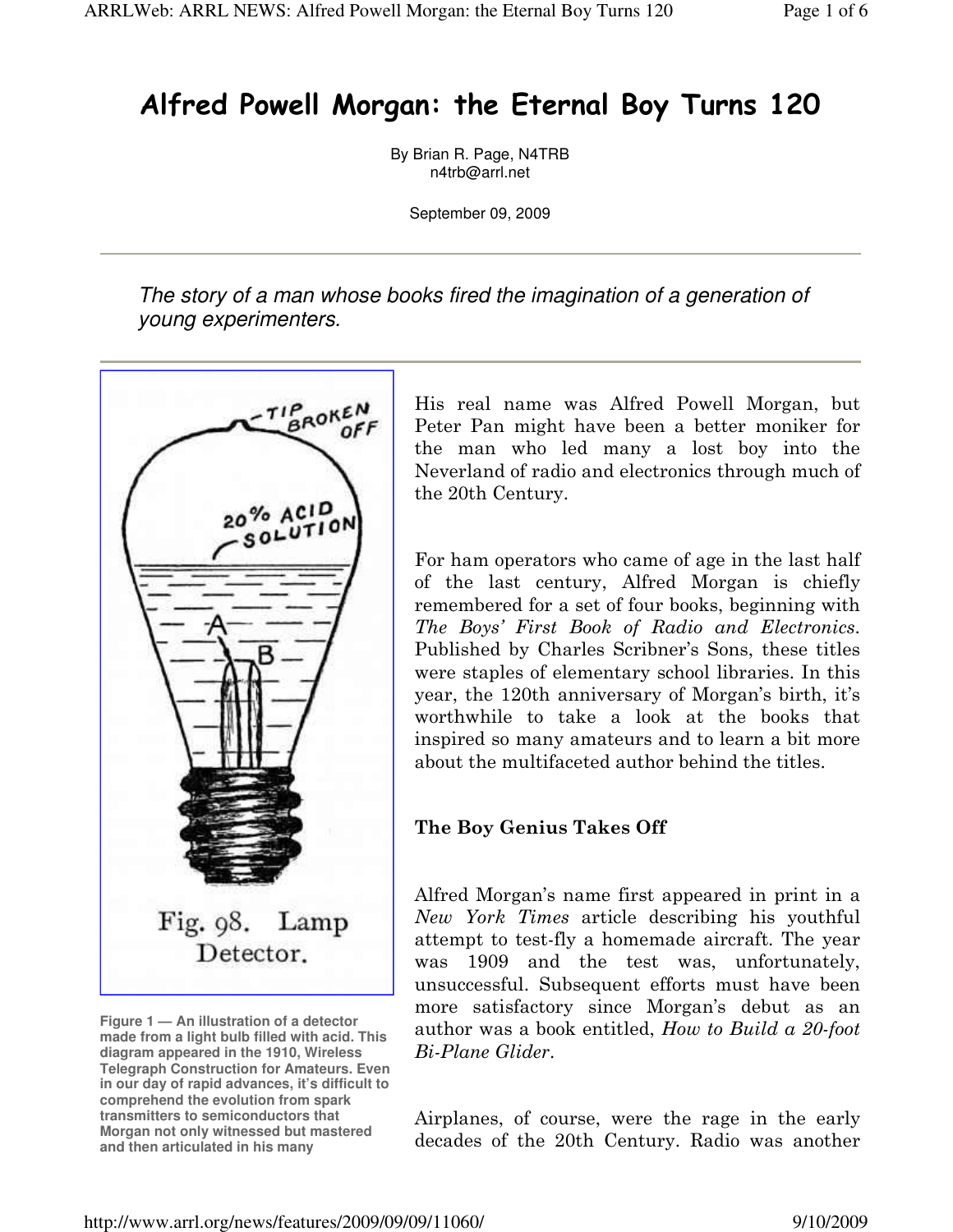**publications. [Illustration courtesy of Pete Friedrichs, AC7ZL, photo]** 



**Figure 2 — Two years after publishing his definitive guide for amateurs, Morgan explained the new science of wireless to the general public in this volume. Morgan dedicated the book to Nicola Tesla, "whose inventions are the basis of all modern wireless transmission." It conveyed the new technology in a wealth of illustrations and photographs together with Morgan's lucid text. [Brian R. Page, N4TRB, photo]** 



**Figure 3 — An illustration of the Paragon RA-10 regenerative receiver from a 1922 Adams-Morgan catalogue immodestly promoted as "the finest short-wave receiver in the world." In 1922 the set sold for \$75, which is equivalent to some \$920 in today's currency. [Illustration courtesy of the Benson Ford Research Center, The** 

or, as he called it, a "Gamma Sniffer."

emerging technology and Morgan's attention soon turned to wireless communications as the cornerstone for his professional life. According to a brief autobiographical sketch, the young Morgan struggled to find publications appropriate for his age. As an adult, he vowed to create those publications, which he had lacked as an adolescent. In this endeavor, unlike his first attempt to fly, Morgan was supremely effective.

The Boys' First Book of Radio and Electronics appeared in 1954. It kicks off with some detailed descriptions of the experiments of Heinrich Hertz and the commercialization of radio by Guglielmo Marconi. As a 4th grade student I confess to skipping these fundamentals together with details on radar and television. Instead, I went straight for the middle of the book, for a chapter that begins with the words, "For less than one dollar you can buy a marvelous scientific device — namely a 'tube' for a radio receiver."

My first project was the crystal radio, a project so important that it warranted a full page illustration. As a broadcast receiver, my radio was a dud. All it picked up were conversations from the telephone line located above what passed for an "antenna." Nevertheless, the crystal radio appeared in all of Morgan's books, serving as a standard introduction to schematic diagrams.

With The Boys' Second Book of Radio and Electronics, in 1957, Morgan broke new ground in several areas. First, he introduced transistors, those "versatile midgets which can do the work of vacuum tubes." There followed a handful of transistor projects using such devices as the now legendary Raytheon CK722 and General Electric 2N107. After the chapters on transistors, Morgan returned to vacuum tube projects including a design that was perhaps inevitable for the late 1950s in a country newly under the threat of nuclear annihilation: a home-made Geiger counter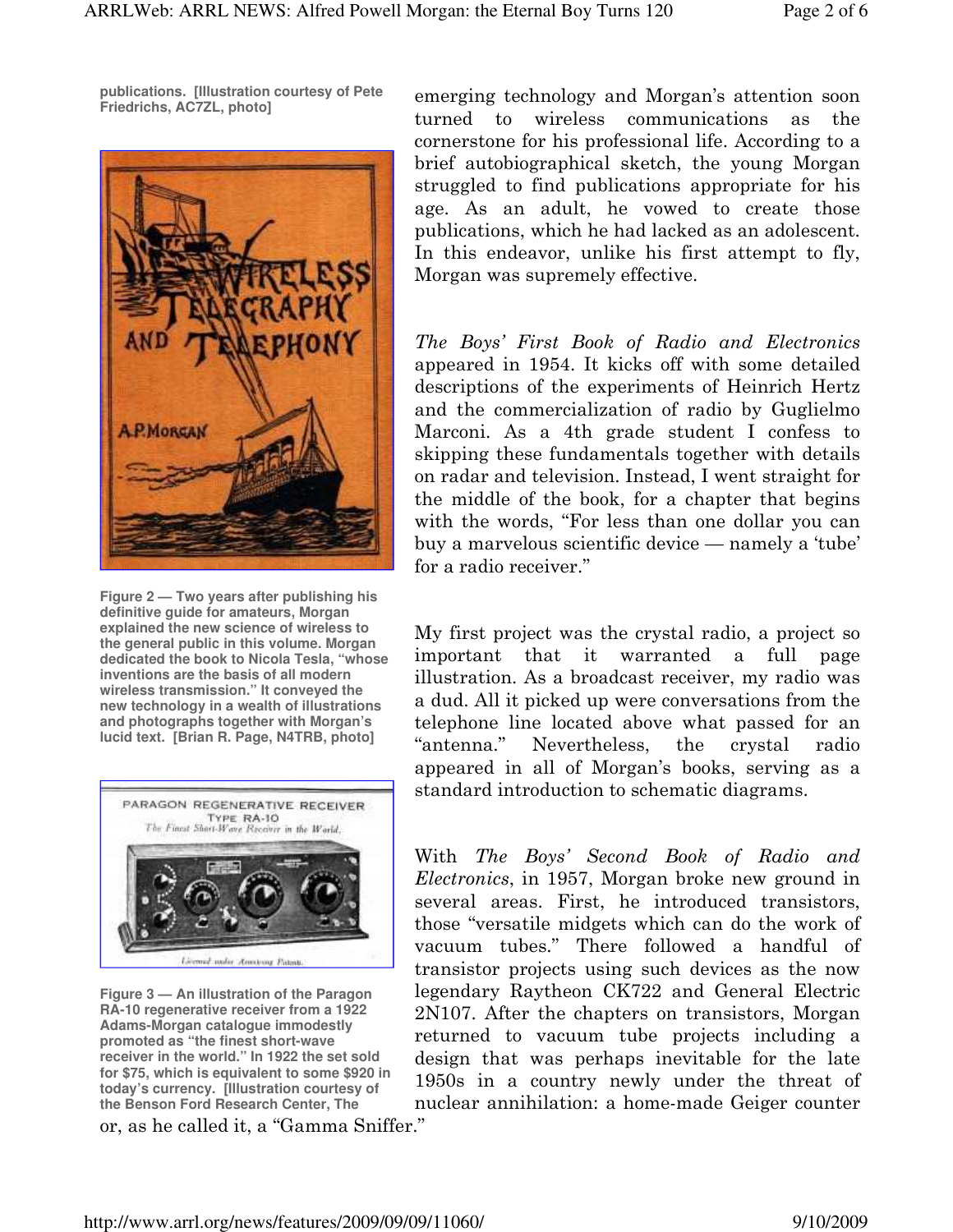**Henry Ford, photo]** 



**Figure 4 — An Adams-Morgan Paragon RA-10 spotted in the boneyard of the Dayton Hamvention® in 2007. Note that the asking price of \$950 is close to the equivalent value of the receiver in 1922. [Brian R. Page, N4TRB, photo]** 



**Figure 5 — This look inside the Paragon RA-10 shows why Paul Godley's skilled hands were needed in Scotland to detect the first transatlantic transmissions from American hams. The RA-10 was the tuning component in a complete receiver system. As evident in this photograph, tuning involved sensitive interplay between sensitivity, bandwidth and wavelength. [Photograph courtesy of Henry Rogers. W7HTR, photo]** 

Of Morgan's quartet of Radio and Electronics books, the third provides the best all-around coverage of radio and electrical fundamentals together with the usual collection of projects beginning, naturally, with the crystal receiver set then extending to tube receivers, transistor sets, a powerful transistorized public address system, home intercom and electronic organ. If the publisher, Scribner's imprint of Simon & Schuster, were to reissue only one of Morgan's many books, this 1962 title would get my vote. The book provides a solid foundation that is relevant even today; and Morgan resisted topics such as radar, Geiger counters and homemade phonograph players that appear in his other books.

The final chapter is priceless. Entitled, "Be Your Own Electronics Engineer," Morgan presents a variety of transistor circuits without his usual meticulous construction details and charming illustrations. Instead, he supplies hints and tips on how to turn a schematic into hardware.

The grand-slam book in the Radio and Electronics series was published in 1969, only 3 years before his death at the age of 82. Born in 1889, Morgan grew up along with radio and he made the most of this opportunity. His first detectors used noxious acids and were firmly a part of the "string and sealing wax" school of experimental physics (see

Figure 1). By the end of his life, Morgan employed semiconductors, the physics of which didn't exist at the beginning of his career.

If Alfred Morgan had done no more than author the four Boys' Books of Radio and Electronics, he would be well remembered for inspiring a generation or two of amateurs. But Morgan was already famous in ham radio circles long, long, before he published the books that I found so captivating in the early 1960s. Indeed, his renown extends all the way back to the dawn of Amateur Radio in the United States.

## A Homebrew Education

Alfred Morgan prefaced his 1942 publication, First Radio Book for Boys, with a brief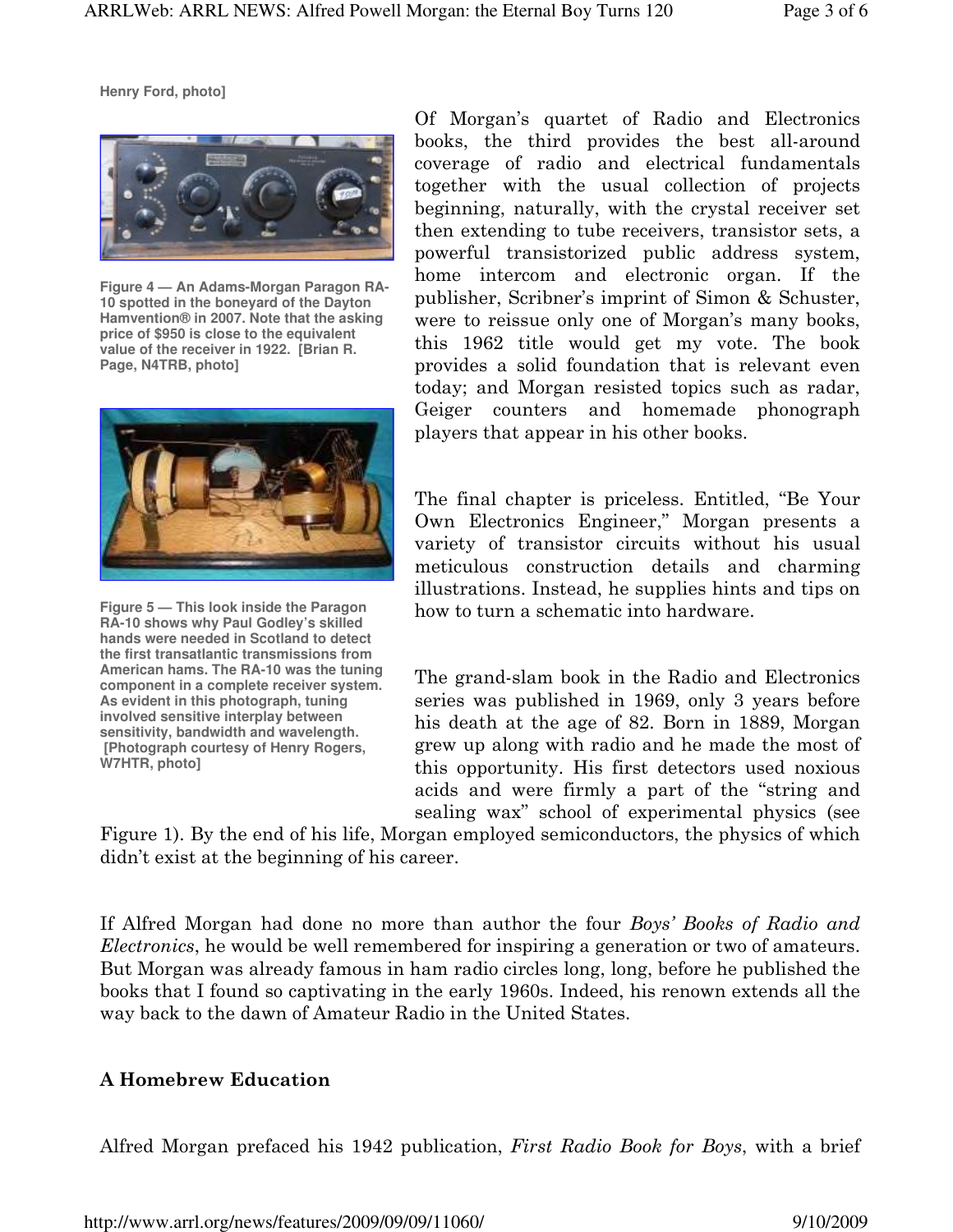biographical sketch. By his own account, Morgan first became interested in the new technology of radio in 1903 and garnered sufficient details from articles in Scientific American to build a simple spark set that could communicate several hundred feet.

Of this early effort, Morgan observed, "The battery, too, was home-made. Four carbon rods and four zinc rods suspended in fruit jars containing a mixture of sulphuric acid, bichromate of potash and water, generated current for the coil. I had a great deal of trouble with my parents over this battery… The coherer and spark coil were endured with suspicion but the battery soon became a distinct social outcast."

Morgan's parents evidently endured a number of other experiments besides the homemade battery, for by 1910 Morgan had accumulated sufficient expertise to publish a most influential book: Wireless Telegraph Construction for Amateurs. QST called this text, "the standard handbook for amateurs." It's easy to see why. Even this early publication exhibits the same clear writing style and meticulous detail that made the Boys' books so effective. One can imagine that a ham of 1910 would need no more than Morgan's book to get on the air. Two years later, Morgan capitalized on the success of the technical book by producing a volume aimed at explaining radio to the general public (see Figure 2).

Having written the book on radio, Morgan's next step was almost inevitable. He attended the Massachusetts Institute of Technology for 1 year but found the entrepreneurial calling irresistible. Around the same time that he published Wireless Telegraph Construction, Morgan went into business manufacturing radio components. The Adams-Morgan Company of Upper Montclair, New Jersey, became noted for supplying components to the US military, the nascent broadcast industry and radio amateurs.

## A Radio Partnership

The success of the component business was compounded in 1915 when Paul Forman Godley joined as a third partner in the Adams-Morgan firm. Paul Godley was the foremost radio receiver designer of the age. He first achieved notoriety by adapting Edwin H. Armstrong's regenerative circuit to the "short" wavelengths used by amateur operators. Godley held the amateur call sign 2ZE, while Morgan's was one dit away at 2ZI.

With Godley onboard, Adams-Morgan began selling a line of "Paragon" receivers. Several models were produced including the Paragon RA-10, which achieved a measure of fame in the 1921 transatlantic test (see Figures 3 and 4). In 1921, Paul Godley was invited by the ARRL to journey to England and Scotland in an attempt to receive radio communications from US hams. From our perspective in the early 21st Century, it's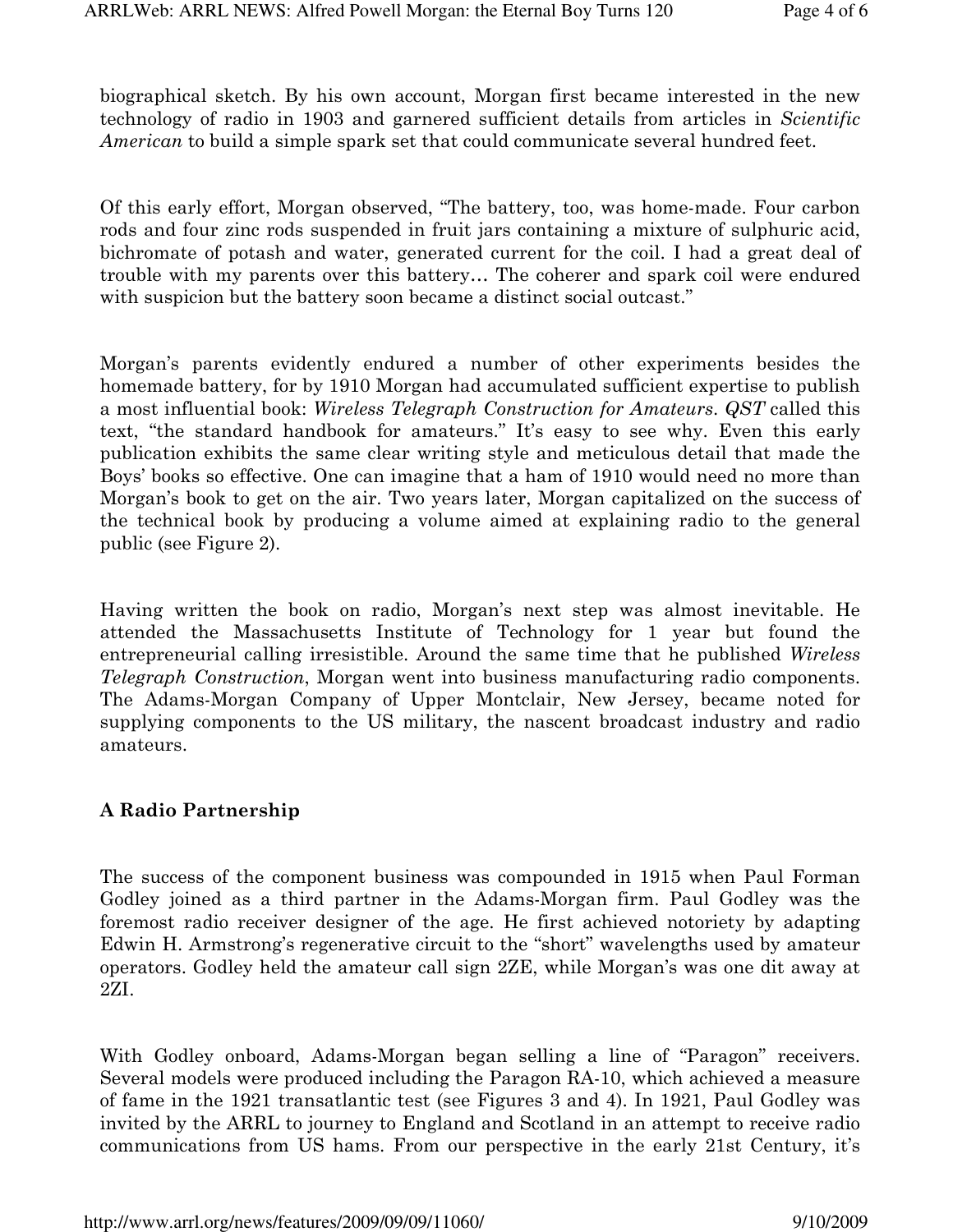hard to imagine why an American would be sent across the Atlantic Ocean for such a test. Why couldn't British amateurs simply give a listen?

The answer to this puzzle involves the reason Amateur Radio exists in the first place. Commercial operation in the early days of radio used high power, huge antennas and wavelengths on the order of 1000 meters. The "short" waves, those 200 meters and down, were considered so useless that they were fit only for amateurs. British amateurs at the time were permitted to use only the 1000 meter wavelengths. So there was real justification for sending an American operator who was expert at receiving the vastly shorter wavelengths around 200 meters. Godley, inventor of the Paragon, was the man for the job (see Figure 5).

To make a long story short, the test was successful. Godley heard US hams on his experimental superheterodyne receiver and on the Adams-Morgan regenerative Paragon.

Unfortunately, Godley's partnership with Morgan was not a smooth one and after a number of differences plus a few more Paragon models, the arrangement dissolved. Godley left the firm in 1924. The Adams-Morgan Company lingered a few more years but disappeared entirely around 1928. Nevertheless, the fame of the Paragon was well established along with both that of the manufacturer and of Godley who was known as "Paragon Paul" to the end of his days.

Morgan subsequently turned much of his attention to writing dozens and dozens of books on a great variety of subjects, including the series that inspired my generation of hams. The final paragraph of his autobiographical sketch reveals a sentiment with which hams everywhere can identify: "I have never lost a sense of awe for radio science or a fellow-feeling with the lad who likes to putter with antennae and oscillators….It is for him that I have written this book."

Brian R. Page had the good fortune to grow up in Satellite Beach, Florida, surrounded by the technological marvels of the early space age and attending an elementary school that possessed the first three of Alfred Morgans's Boy's books. Morgan's inspiration led to some rather strange science fair projects using cast off components from some of the local high tech companies. An ARRL member since 1969, Brian was eventually licensed in 1982 as KB4CGU and now holds an Extra class license with the call sign N4TRB. He can be reached at 1717 Tidewell Trace, Lawrenceville, GA 30043.

*Page last modified: 02:00 PM, 09 Sep 2009 ET Page author: awextra@arrl.org*